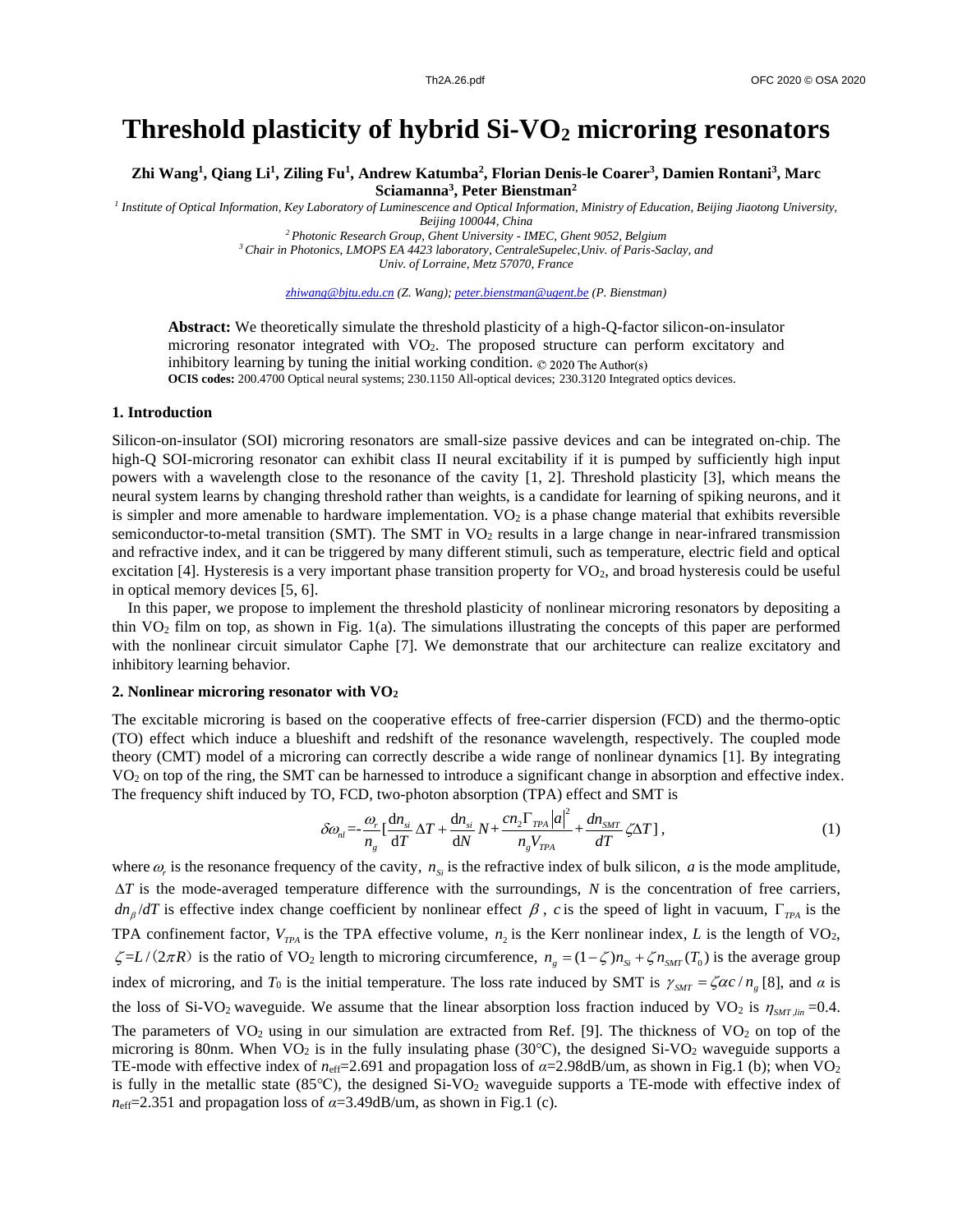

Fig. 1. (a) Schematic diagram of microring integrated with VO<sub>2</sub>; the simulated electric field intensity of the Si-VO<sub>2</sub> waveguide when the VO<sub>2</sub> is in the (b) insulating and (c) metallic state

The hysteresis of  $VO_2$  can be described by Prandtl-Ishlinskii (PI) model [10]. In this paper, we define a PI model of  $VO<sub>2</sub>$  and give a state-of-the art overview of the dynamic analysis of ring integrated with  $VO<sub>2</sub>$ . As shown in Fig. 2 (a) and (b), by starting with the fully insulating state  $(20^{\circ}\text{C})$ , we heat up VO<sub>2</sub> to various temperatures then cool back to the insulating state. The cooling and heating processes take different paths which are found in many measurements  $[5, 6, 11]$ . Therefore, the information is stored in the phase transition of  $VO<sub>2</sub>$ , which means it can be used as a memory material.



Fig. 2. The hysteresis of (a) effective index and (b) loss change of Si-VO<sub>2</sub> waveguide describing by temperature

The effective index and loss of Si-VO<sub>2</sub> waveguide highly depend on the initial temperature  $T_0$ , as shown in Fig. 2. The effective index exhibits a monotonous change with the temperature; the loss increases first then decreases while temperature increases. As shown in Fig. 3 (a) and (b), when  $T_0$  is changed from 54°C to 66°C, the threshold of the microring increases with increasing temperature; when  $T_0$  is changed from 70°C to 82°C, the threshold decreases with increasing temperature. This corresponds to the change of loss of Si-VO<sub>2</sub> waveguide shown in Fig. 2(b).



Fig. 3. Threshold of optical spiking ring changes with different power of pump light at different initial temperature *T*<sub>0</sub>. Δλ=100pm,  $t<sub>u</sub>=10ns$ , *ζ=*0.0004.

By sending pulses with varying *Ptr*-height (amplitude of trigger pulse), we can get the threshold change of microring, as shown in Fig. 4. The trigger pulses are square pulses with 10ns width, the wavelength of trigger light is the same as the pump light with wavelength detuning  $\Delta\lambda = 100$ pm, and the range of the initial temperature  $T_0$  is from 54℃ to 82℃. When *T*<sup>0</sup> is changed from 54℃ to 62℃, the threshold of microring increases with the increasing  $P_t$ <sup>*r*</sup> due to the increasing loss induced by the SMT, as shown in Fig. 4(a)-(c). When the ring works at 66°C, with the increasing amplitude of trigger light, the threshold of microring increases at first then decreases, as shown in Fig. 4 (d). This is because the loss induced by the SMT increases first then decreases. When  $T_0$  is changed from 70°C to 82 °C, the threshold decreases with the increasing amplitude of trigger light because of the decreasing loss, as shown